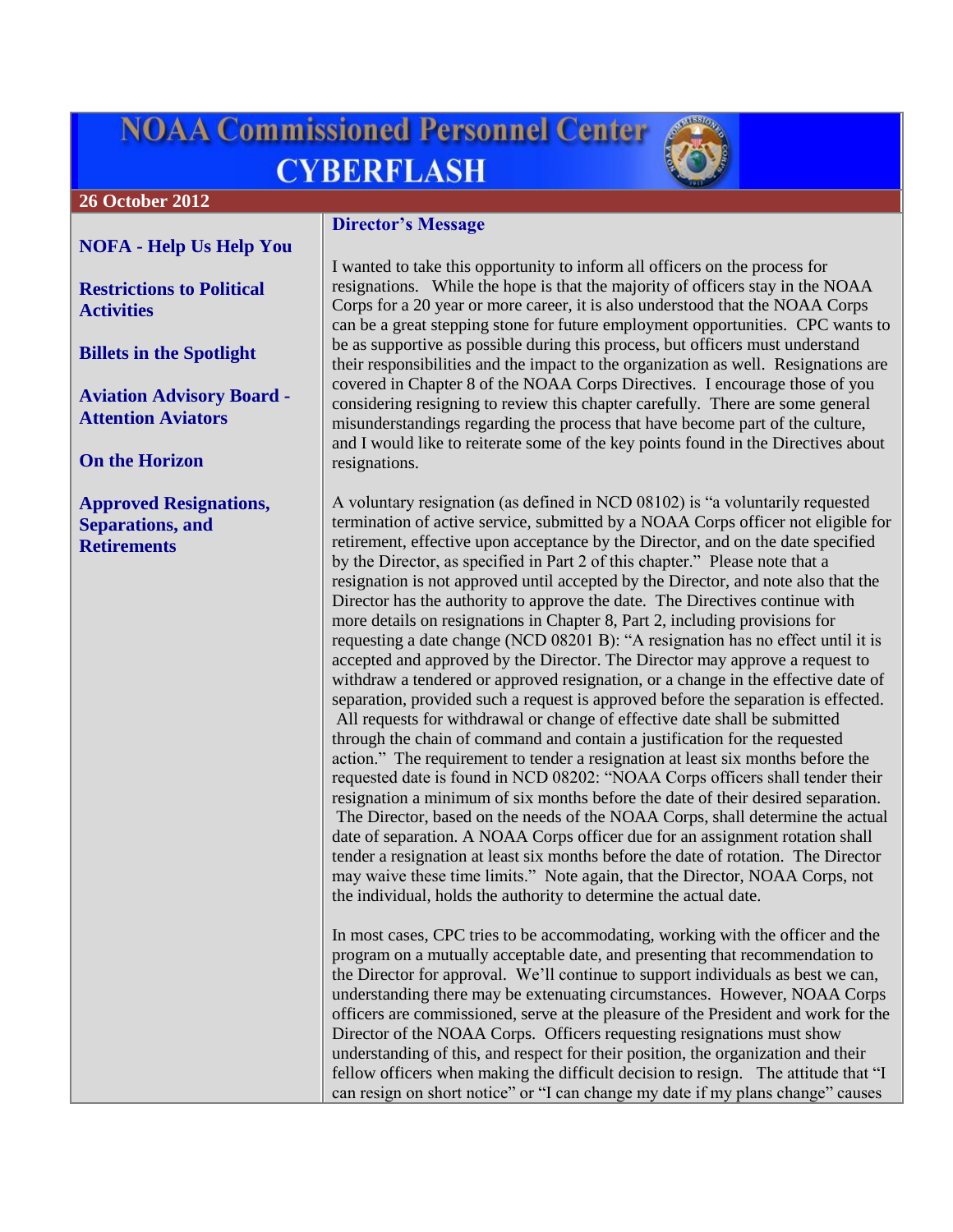hardship on the Corps. Because the size of the Corps is small, one officer's decision, or indecision, affects almost every division at CPC – assignment changes, processing and reprocessing the resignation paperwork, payroll, OERs, PCS changes or delays, workforce planning (the forecast of how many officers to bring into the next BOTC, and the size of the promotion zones). In addition, it diminishes morale in the Corps because invariably one or more officers are moved, extended or otherwise affected due to another officer's multiple resignation requests.

My intent here is not to criticize, question judgment or make light of these life decisions. My hope is to educate officers on the process, so that officers understand the impacts of their decisions, provide the appropriate justification for any requested changes, and realize that the needs of the Service will dictate the outcome.

tonek handr

**CAPT Anne K. Lynch, NOAA Director, Commissioned Personnel Center**

<span id="page-1-0"></span>**Important Request From NOFA - Help Us Help You! :**

The NOAA Officers Family Association (NOFA) would like to request you take a moment to update your contact information listed at - [www.nofaweb.org.](http://www.nofaweb.org/) This listing helps NOFA - help you - and connects you to the NOAA Community in your area. Manual requests can be made via the web site. Please [login](http://www.nofaweb.org/login.php?info=DENIED) to change your member area, or click on [Contact Form](http://www.nofaweb.org/contacts/) to register with your local NOFA Club. Thank you!

#### <span id="page-1-1"></span>**Restrictions to Political Activities**

Set forth below is a brief summary of the political activity restrictions for all Executive Branch employees and further restrictions for NOAA Corps Officers. Note that the further restrictions are pursuant to NOAA Corps Directives, [Chapter 9](http://www.corpscpc.noaa.gov/procedures/corps_directives/chapter_9/ch09.pdf) (see link for full details).

All Executive Branch employees are barred from engaging in partisan political activities on Government premises or during duty hours, and they may not use Government resources in connection with such activities. In addition, all employees are subject to restrictions during non-duty hours, including a bar on partisan political fundraising. Employees (cannot accept, receive, or solicit political contributions), and there are restrictions on running for political office. NOAA Corps Officers (as well as career-SES employees) are subject to further restrictions. NOAA Corps Officers may not actively assist in the conduct of a partisan campaign (e.g., campaign management, solicit votes, stuff envelopes, make speeches) or serve as an officer in a political organization, even during non-duty hours. However, during non-duty hours, NOAA Corps Officers (not in uniform and not using Government resources) may actively participate in nonpartisan elections and referenda; regarding partisan candidate campaigns, they may vote, make contributions, sign nominating petitions, and engage in similar activities.

#### **Billets in the Spotlight**

Did you know that **Billet 6010, Science Transition Officer, in NESDIS** is located at the National Ice Center in Suitland, Maryland, which is a multi-agency operational center operated by the United States Navy, NOAA, and the United States Coast Guard? In the position of Science Transition Officer, you work alongside the Navy providing daily, weekly and special support ice analysis for the Nation's customers, North American Ice Services, Canadian Ice Service, International Ice Charting Working Group, and the general public. The billet focuses on transitioning new techniques and observing systems (both surface and space-based) into forecast and analysis operations. The National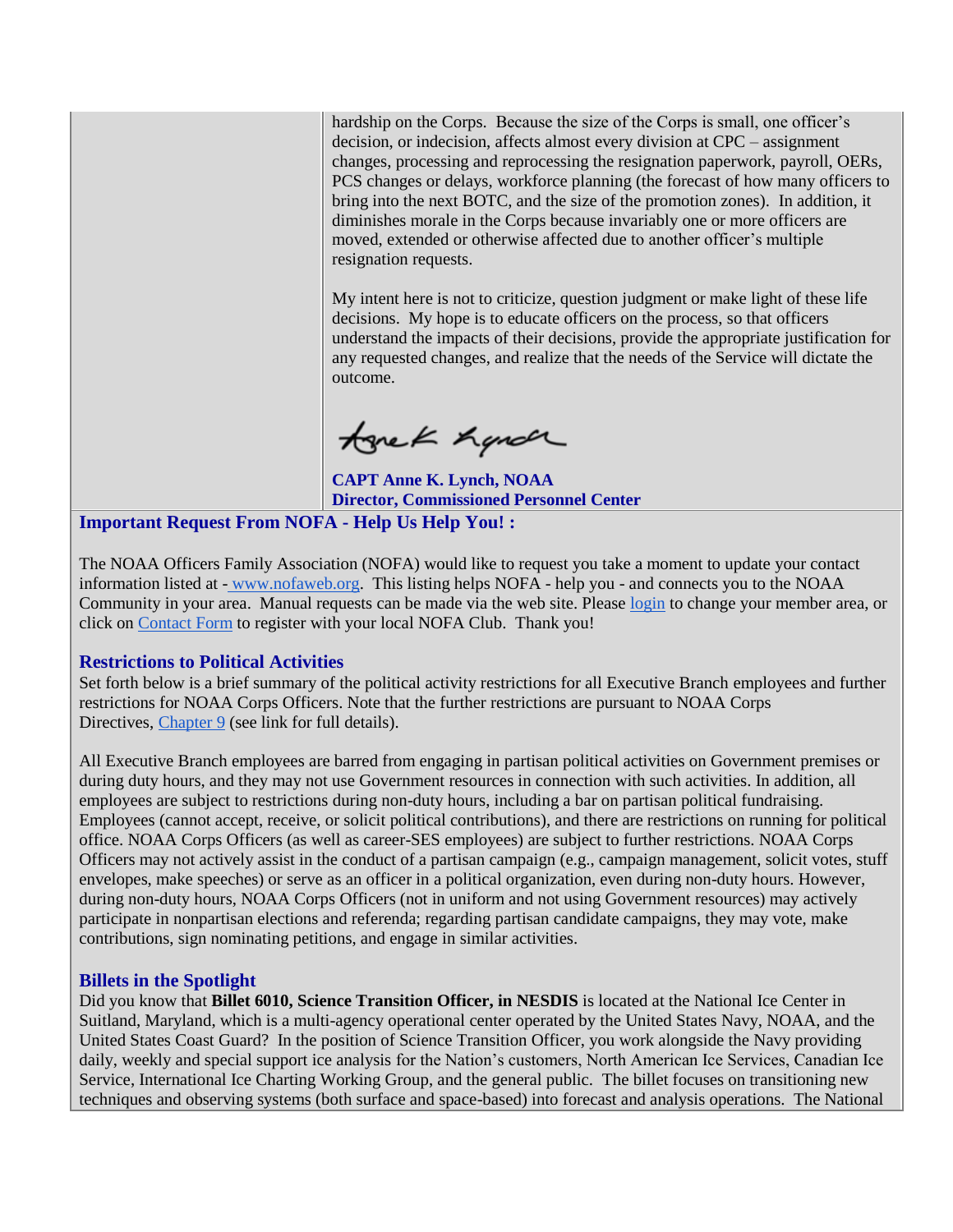Ice Center is located at the NOAA Satellite Operations Facility and shares space with NOAA Satellite Operations Control Center, Environmental Satellite Processing Center and SARSAT US Mission Control Center. CPC is looking to fill this billet as soon as possible, but it should be considered by all junior officers rotating summer or winter 2013. For anyone interested, please contact the Assignment Coordinator, LT Amanda Goeller, at 301-713-7694 o[rAssignmentbranch.CPC@noaa.gov.](mailto:Assignmentbranch.CPC@noaa.gov)

**BIlet 3300 Associate Director for Operations,** Pacific Marine Environmental Laboratory in Seattle, WA has a start date on or about Nov 1, 2013. This O-4/O-5 billet is a management position coordinating platforms for PMEL projects using ships, aircraft, autonomous vehicles, and submersibles in all oceans of the world. This assignment allows the officer to manage the workings of NOAA and non-NOAA platform coordination, and requires regular contact with NOAA Line Offices, UNOLS representatives, USCG, the Department of State, and commercial vessels in matters related to funding, vessel capabilities, scientific research clearances in foreign waters, and other aspects of cruise planning. The officer works in close coordination with the Lab Director, Deputy Director, Division Leaders, Principal Investigators, and serves as a primary focal point for all platform issues in the Laboratory with involvement in the project planning process from inception to final distribution of data and cruise reports. The officer also works with OAR HQ for long range planning related to Laboratory projects serving NOAA's program goals. The incumbent traditionally serves as PMEL's Unit Dive Supervisor (UDS), if qualified to do so. Additional opportunities exist to pilot AUVs, work with programs to publish scientific papers and apply for OAR's Leadership Effectiveness and Advancement Program. For anyone interested in this assignment please contact the Assignment Coordinator, LT Amanda Goeller, at 301-713-7694 o[rAssignmentbranch.CPC@noaa.gov](mailto:Assignmentbranch.CPC@noaa.gov)

#### **Aviation Advisory Board - Attention Aviators**

An Aviation Advisory Board will be convened in December 2012 at AOC to make recommendations for the next P-3, G-IV and King Air pilots. The selections will be forwarded to the Director, NOAA Corps for approval. The Board will consider all aviators in the rank O-4 and below with a minimum of 1,500 hours of total flight time (King Air excluded) and 100 hours of NOAA Aircraft Commander time. Applicants must reasonably expect to meet the minimum qualifications listed above by the estimated start dates. The estimated start dates for training are:

- P-3: June 2013
- G-IV: November 2013
- King Air: December 2013

All interested officers should submit an email (one-page maximum) to LT Lewis at [Wendy.Lewis@noaa.gov](mailto:Wendy.Lewis@noaa.gov) by COB, Wednesday, November 28, 2012, with the following information:

- Explanation on how your skill-set will benefit the Programs which the aircraft serve(s)
- Desired platform (if any)
- Aircraft ratings held
- Positions held by aircraft (both AOC and other) and current flight times in those capacities
- Anything else you believe will set you apart from your peers

NOTE: As an official Board convened by the Director, NOAA Corps the members will have access to your Official Personnel File - ensure your file and assignment preferences are up to date.

Aviators with specific questions regarding these positions may contact either CAPT Halverson or CDR Hagan.